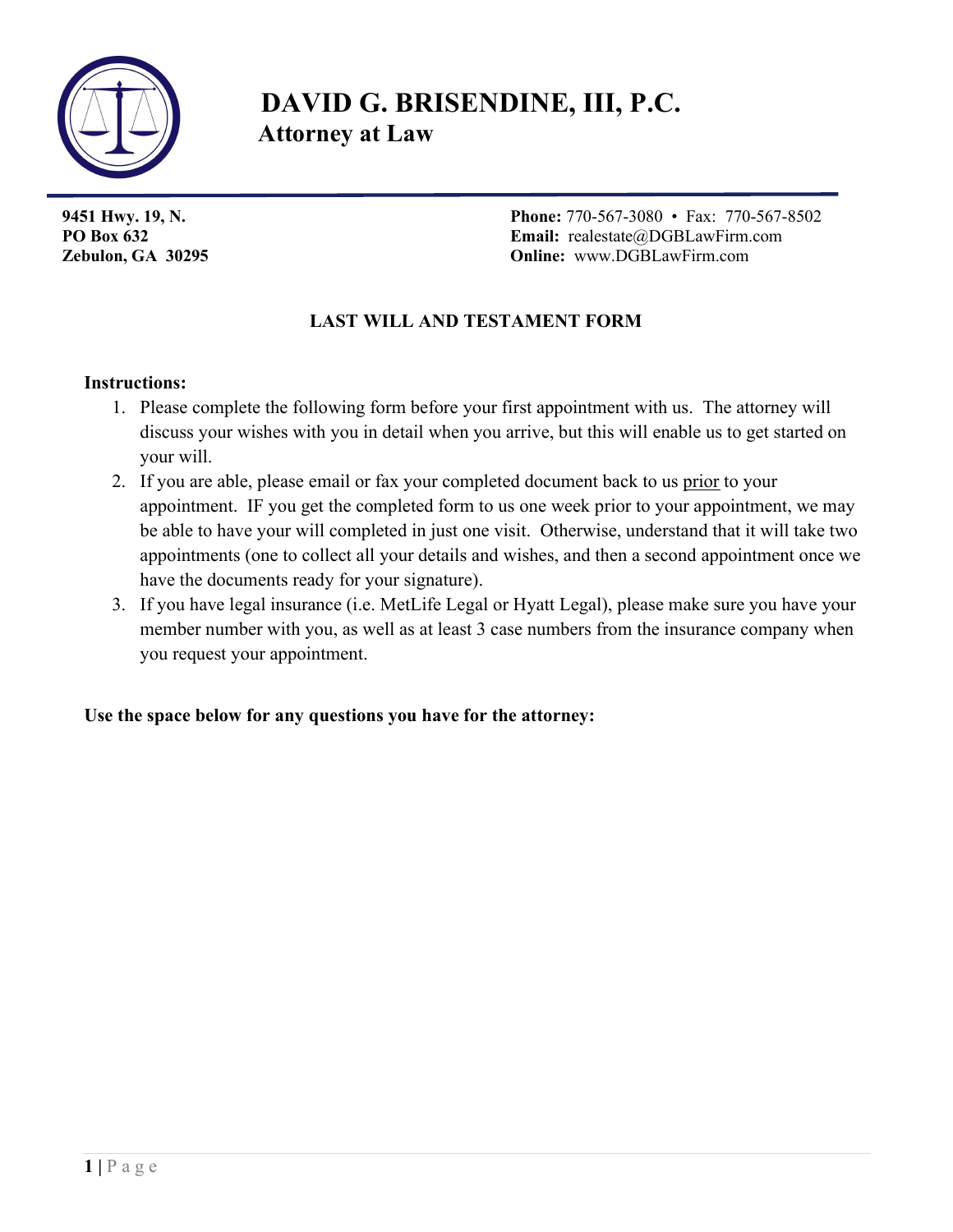

## DAVID G. BRISENDINE, III, P.C. **Attorney at Law**

9451 Hwy. 19, N. **PO Box 632** Zebulon, GA 30295 **Phone:** 770-567-3080 • Fax: 770-567-8502 Email: realestate@DGBLawFirm.com **Online:** www.DGBLawFirm.com

### **LAST WILL AND TESTAMENT FORM**

2. Cremation or Burial:

3. Where will your property go?

a.

 $\mathbf{b}$ . If both of you are gone, then where would your property go? (Name & relation, if applicable)

4. Specific requests? Please describe in detail. (Use back of page if more space is needed.)